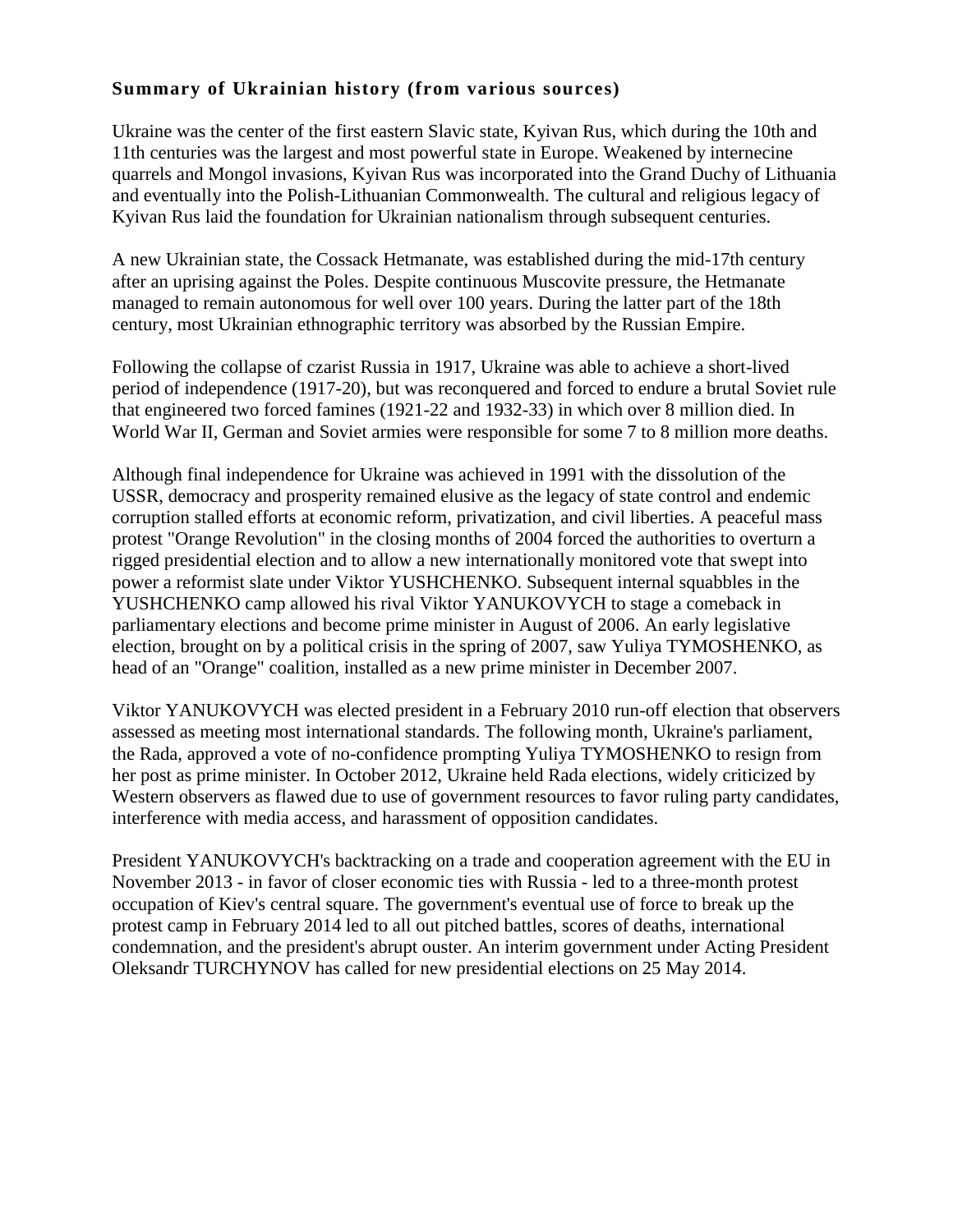#### **[Economy -](https://www.cia.gov/library/publications/the-world-factbook/docs/notesanddefs.html?fieldkey=2116&alphaletter=E&term=Economy%20-%20overview) overview:**

After Russia, the Ukrainian republic was the most important economic component of the former Soviet Union, producing about four times the output of the next-ranking republic. Its fertile black soil generated more than one -fourth of Soviet agricultural output, and its farms provided substantial quantities of meat, milk, grain, and vegetables to other republics. Likewise, its diversified heavy industry supplied the unique equipment (for example, large diameter pipes) and raw materials to industrial and mining sites (vertical drilling apparatus) in other regions of the former USSR.

Shortly after independence in August 1991, the Ukrainian Government liberalized most prices and erected a legal framework for privatization, but widespread resistance to reform within the government and the legislature soon stalled reform efforts and led to some backtracking. Output by 1999 had fallen to less than 40% of the 1991 level. Ukraine's dependence on Russia for energy supplies and the lack of significant structural reform have made the Ukrainian economy vulnerable to external shocks. Ukraine depends on imports to meet about three-fourths of its annual oil and natural gas requirements and 100% of its nuclear fuel needs.

Outside institutions - particularly the IMF - have encouraged Ukraine to quicken the pace and scope of reforms to foster economic growth. Ukrainian Government officials eliminated most tax and customs privileges in a March 2005 budget law, bringing more economic activity out of Ukraine's large shadow economy, but more improvements are needed, including fighting corruption, developing capital markets, and improving the legislative framework.

The economy contracted nearly 15% in 2009, among the worst economic performances in the world. In April 2010, Ukraine negotiated a price discount on Russian gas imports in exchange for extending Russia's lease on its naval base in Crimea, still in effect during the political crisis of 2013 -14.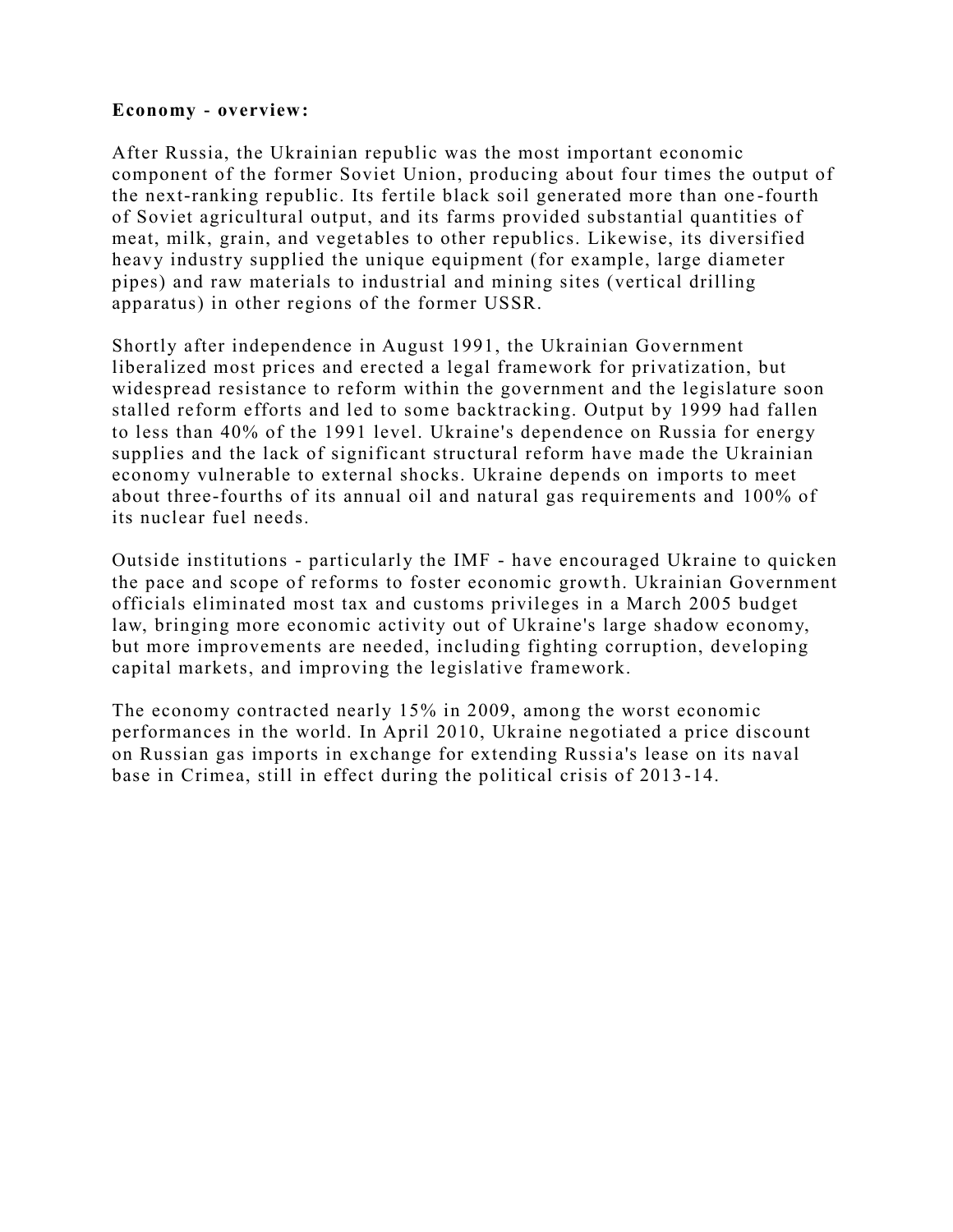# **Demographics of Ukraine:**

Ukrainian 77.8%, Russian 17.3%, Belarusian 0.6%, Moldovan 0.5%, Crimean Tatar 0.5%, Bulgarian 0.4%, Hungarian 0.3%, Romanian 0.3%, Polish 0.3%, Jewish 0.2%, other 1.8% (2001 census)

#### **[Languages:](https://www.cia.gov/library/publications/the-world-factbook/docs/notesanddefs.html?fieldkey=2098&alphaletter=L&term=Languages)**

Ukrainian (official) 67%, Russian 24%, other (includes small Romanian-, Polish-, and Hungarian-speaking minorities) 9%

## **[Religions:](https://www.cia.gov/library/publications/the-world-factbook/docs/notesanddefs.html?fieldkey=2122&alphaletter=R&term=Religions)**

Ukrainian Orthodox - Kyiv Patriarchate 50.4%, Ukrainian Orthodox - Moscow Patriarchate 26.1%, Ukrainian Greek Catholic 8%, Ukrainian Autocephalous Orthodox 7.2%, Roman Catholic 2.2%, Protestant 2.2%, Jewish 0.6%, other 3.2% (2006 est.)

# **[Population:](https://www.cia.gov/library/publications/the-world-factbook/docs/notesanddefs.html?fieldkey=2119&alphaletter=P&term=Population)**

44,573,205 (July 2013 est.) **country comparison to the world:** [31](https://www.cia.gov/library/publications/the-world-factbook/rankorder/2119rank.html?countryname=Ukraine&countrycode=up®ionCode=eur&rank=31#up)

## **[Age structure:](https://www.cia.gov/library/publications/the-world-factbook/docs/notesanddefs.html?fieldkey=2010&alphaletter=A&term=Age%20structure)**

**0-14 years:** 13.9% (male 3,180,376/female 3,004,250) **15-24 years:** 12.1% (male 2,758,374/female 2,645,879) **25-54 years:** 45% (male 9,693,346/female 10,355,403) **55-64 years:** 13.5% (male 2,573,283/female 3,426,840) **65 years and over:** 15.6% (male 2,269,784/female 4,665,670) (2013 est.) **population pyramid:**